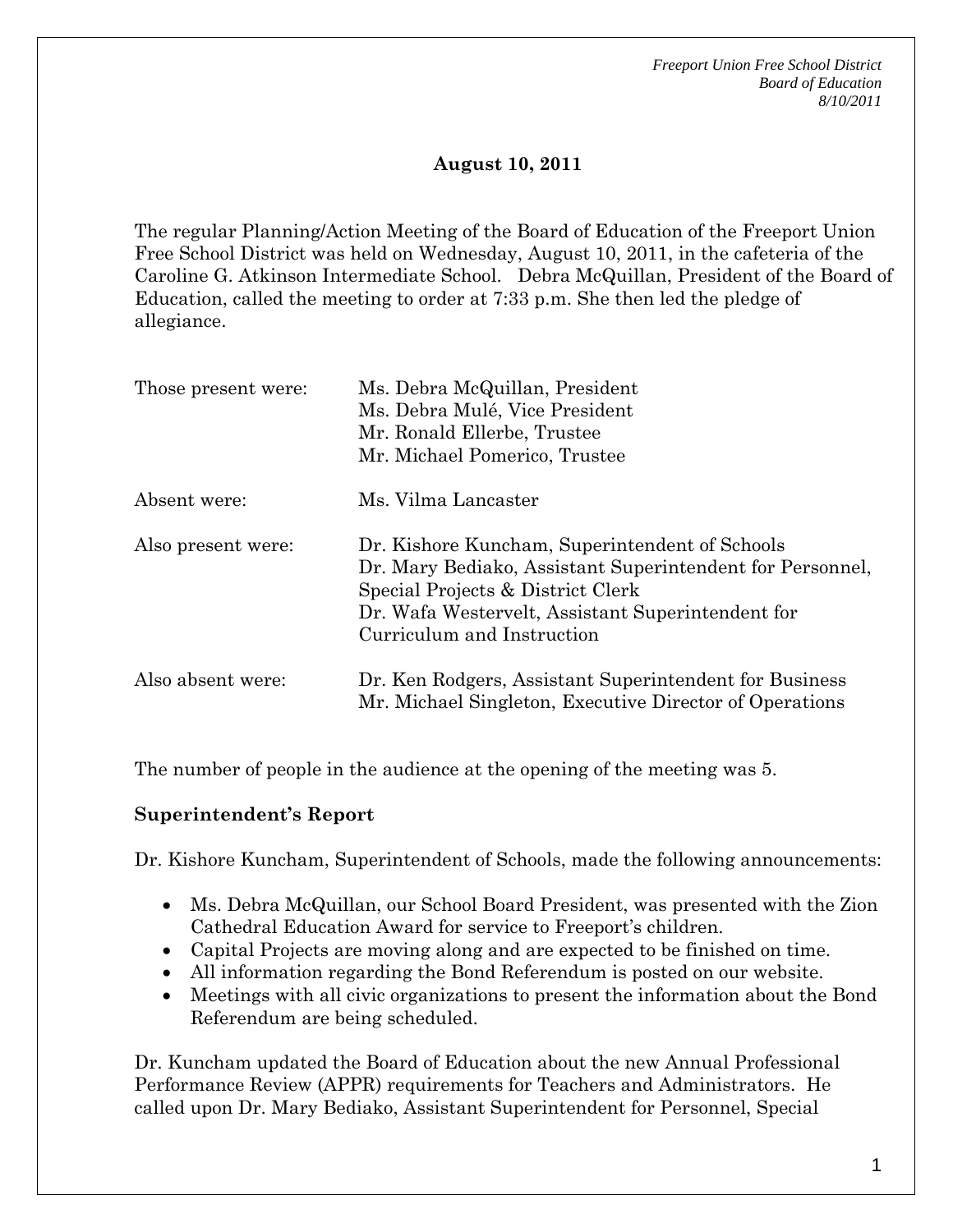Projects & District Clerk, to update the Board of Education on where we were with the development of the APPR.

Dr. Bediako informed the Board that the District is working hard with the Teachers and Administrators to develop a new APPR in time for adoption before September 1, 2011.

Dr. Kuncham then gave a summary report on the newly released 3rd through 8th grade assessment results.

## **Questions from the Public**

The public was given the opportunity to address the Board of Education. Each speaker was allowed to address the Board for four minutes on any topic. The Board and administration addressed the comments from the public.

## **Items for Action**

On a motion by Ms. Mulé and a seconded by Mr. Ellerbe the following item was approved:

## **CSE/CPSE Minutes**

**BE IT RESOLVED,** that the Board of Education of the Freeport Union Free School District hereby accepts the minutes of the meetings of the committees on special education and preschool special education for the following dates: May 2, 11, 16, 20, 23, 25, 26, 2011 June 1, 2, 3, 6, 7, 8, 9, 10, 13, 14, 15, 16, 17, 21, 27, 2011 July 7, 14, 18, 21, 26, 28, 2011

The vote was unanimous, McQuillan, Ellerbe, Mulé and Pomerico.

On a motion by Mr. Ellerbe and a second by Mr. Pomerico the following item was approved:

# **Change of Status**

**BE IT RESOLVED,** that the Board of Education of the Freeport Union Free School District hereby grants a request for change of status as listed below:

**Adrienne Weinstein**, change of status from part-time to full-time Teaching Assistant (new), probationary period effective September 1, 2011 through August 31, 2014, with an anticipated tenure date of September 1, 2014. New salary \$20,099. Assignment: Archer.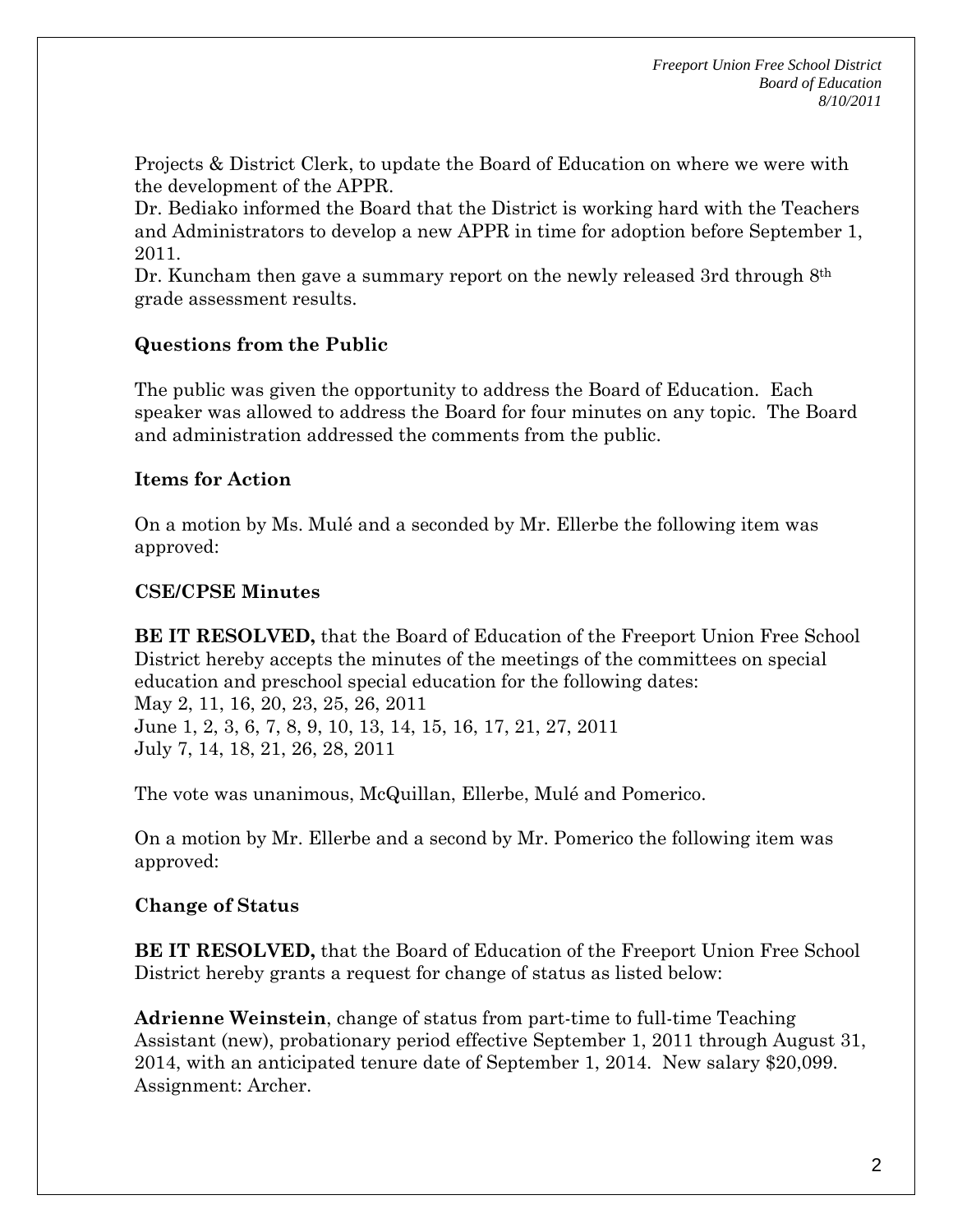**Mary Casalone**, change of status from part-time to full-time Teaching Assistant (new), probationary period effective September 1, 2011 through August 31, 2014, with an anticipated tenure date of September 1, 2014. New salary \$20,099. Assignment: Archer.

The vote was unanimous, McQuillan, Ellerbe, Mulé and Pomerico.

On a motion by Mr. Pomerico and a seconded by Mr. Ellerbe the following item was approved:

#### **Retirement of Staff**

**BE IT RESOLVED,** that the Board of Education of the Freeport Union Free School District hereby accepts the letter of resignation for the purpose of retirement from the following staff member as listed:

**Patricia Payne,** Community Aide, effective July 7, 2011 after serving the children of Freeport for more than 23 years.

The vote was unanimous, McQuillan, Ellerbe, Mulé and Pomerico.

On a motion by Ms. Mulé and a seconded by Mr. Ellerbe the following item was approved:

### **Appointment of Staff – Instructiona**l **Probationary**

**BE IT RESOLVED**, that the Board of Education of the Freeport Union Free School District, upon the recommendation of the Superintendent, hereby appoints the individuals listed in the attached Appointment of Staff Report - Probationary, in accordance with the rules of the Board of Regents. These individuals shall possess appropriate certification allowing them to serve as teachers in the public schools of New York

**Marie Cerritos**, Mathematics (Bilingual), (replacing A. Fleming, retired) a probationary appointment effective September 1, 2011 through August 31, 2014. Compensation will be on step 1-2F of the U2D Schedule at \$64,154. Assignment: FHS.

**Adele Haskell**, full-time Teaching Assistant, (new) a probationary appointment effective September 1, 2011 through August 31, 2014. Compensation will be \$16,849, according to the FTAA Contract.

Assignment: Archer.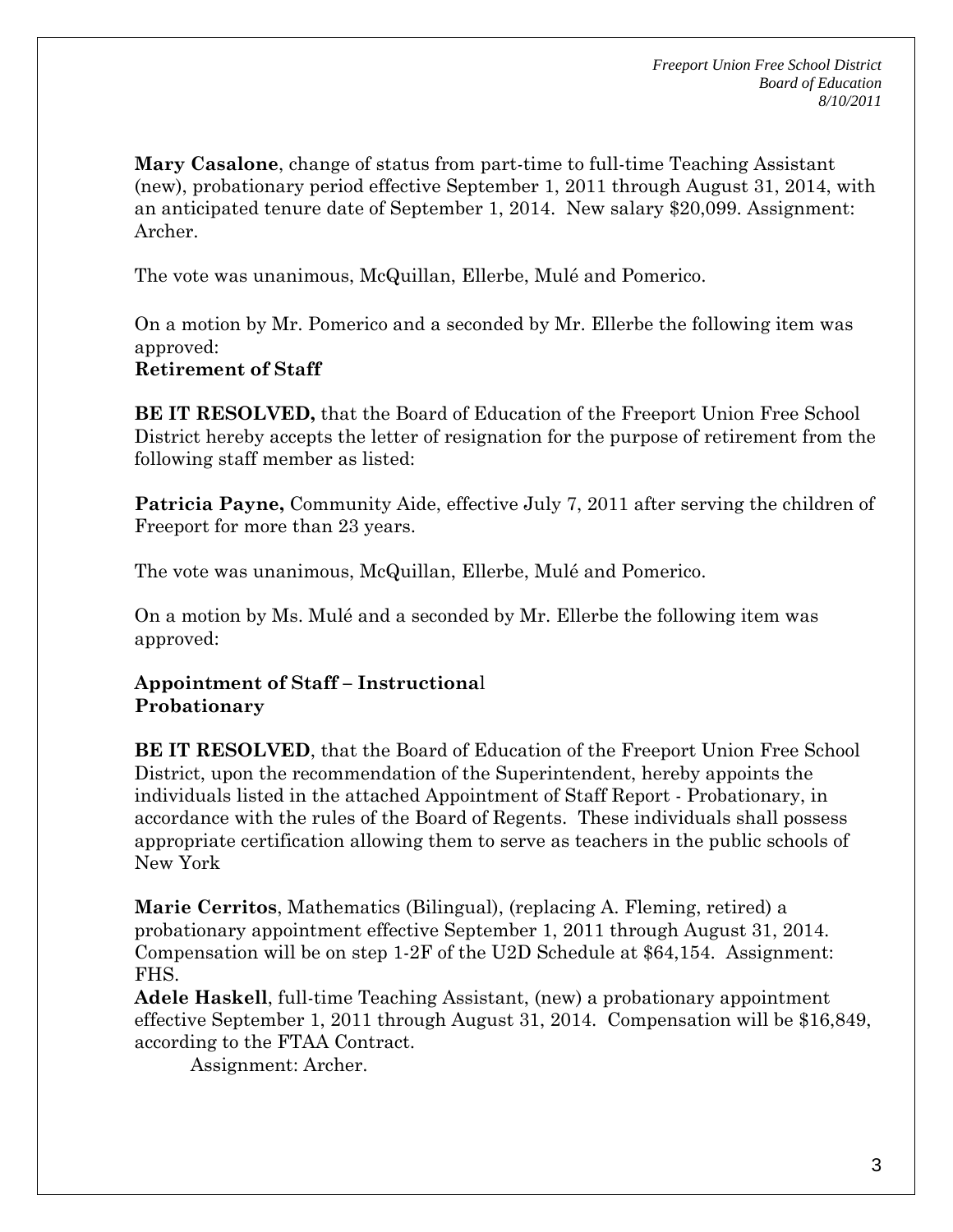#### **Temporary**

**BE IT RESOLVED**, that the Board of Education of the Freeport Union Free School District, upon the recommendation of the Superintendent, hereby appoints the individuals listed in the attached Appointment of Staff Report - Probationary, in accordance with the rules of the Board of Regents. These individuals shall possess appropriate certification allowing them to serve as teachers in the public schools of New York

**Lisa Colonna**, Permanent Substitute, (replacing L. Colonna, position ended) a temporary appointment effective September 1, 2011 through June 22, 2012. Compensation will be according to the Substitute Pay Rate at \$125 per day. Assignment: Atkinson.

**Eric Ligon,** Permanent Substitute, (replacing E. Ligon, position ended) a temporary appointment effective September 1, 2011 through June 22, 2012. Compensation will be according to the Substitute Pay Rate at \$125 per day. Assignment: Atkinson. **Rochelle Edelman**, Permanent Substitute, (replacing R. Edelman, position ended) a temporary appointment effective September 1, 2011 through June 22, 2012. Compensation will be according to the Substitute Pay Rate at \$125 per day. Assignment: Archer.

**Jillian Onorato**, Permanent Substitute, (replacing J. Onorato, position ended) a temporary appointment effective September 1, 2011 through June 22, 2012. Compensation will be according to the Substitute Pay Rate at \$125 per day. Assignment: Atkinson.

**Kristin Jones**, Permanent Substitute, (replacing K. Jones, position ended) a temporary appointment effective September 1, 2011 through June 22, 2012. Compensation will be according to the Substitute Pay Rate at \$125 per day. Assignment: Atkinson.

**Kristan Duffy,** Permanent Substitute, (replacing D. Berner, position ended) a temporary appointment effective September 1, 2011 through June 22, 2012. Compensation will be according to the Substitute Pay Rate at \$125 per day. Assignment: New Visions.

The vote was unanimous, McQuillan, Ellerbe, Mulé and Pomerico.

On a motion by Mr. Ellerbe and a second by Mr. Pomerico the following item was approved: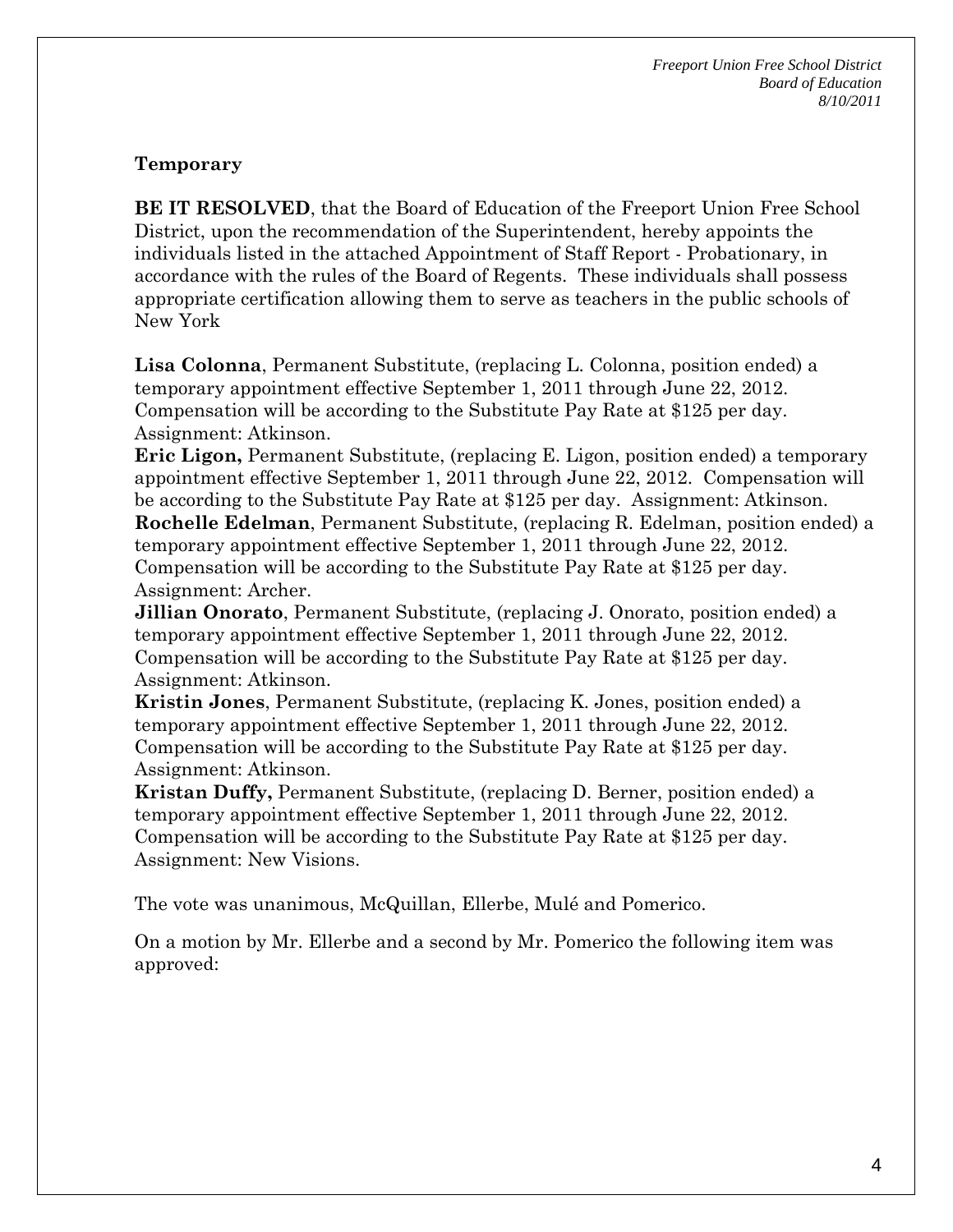## **Education**

### **Approval for an Educational Consultant**

**BE IT RESOLVED,** that the Board of Education of the Freeport Union Free School District hereby approves the services of Carol Masin, Educational Consultant, to provide Fundations training at a daily rate of \$600 for three days for a total of \$1800.

**BE IT FURTHER RESOLVED**, that the Board of Education hereby authorizes the Superintendent of Schools or his designee to sign said agreement.

The vote was unanimous, McQuillan, Ellerbe, Mulé and Pomerico.

On a motion by Mr. Pomerico and a second by Mr. Ellerbe the following item was approved:

### **Resolution to Approve Student Travel to Washington DC for the Select Chorale to Perform at the Kennedy Center**

**BE IT RESOLVED,** that the Board of Education of the Freeport Union Free School District hereby authorizes Freeport High School to conduct a field trip to Washington DC from February 18 through February 20, 2012 for the Select Chorale to perform at Kennedy Center under the artistic direction of Dr. Andre Thomas, the Director of Choral activities at Florida State University.

**BE IT FURTHER RESOLVED,** that said authorization is subject to availability of chaperones and to Freeport High School's compliance with all insurance, health, safety and financial guidelines as indicated in the Administrative Procedures The vote was unanimous, McQuillan, Ellerbe, Mulé and Pomerico.

The vote was unanimous, McQuillan, Ellerbe, Mulé and Pomerico.

On a motion by Ms. Mulé and a seconded by Mr. Ellerbe the following item was approved:

### **Disposal of Surplus/Obsolete Computer Equipment**

**BE IT RESOLVED,** that the Board of Education of the Freeport Union Free School District hereby declares identified computer equipment as surplus.

**BE IT FURTHER RESOLVED**, that based on BOCES' certification that said equipment has no monetary value and is deemed obsolete, it may, therefore, be removed from the district' inventory and appropriately disposed of.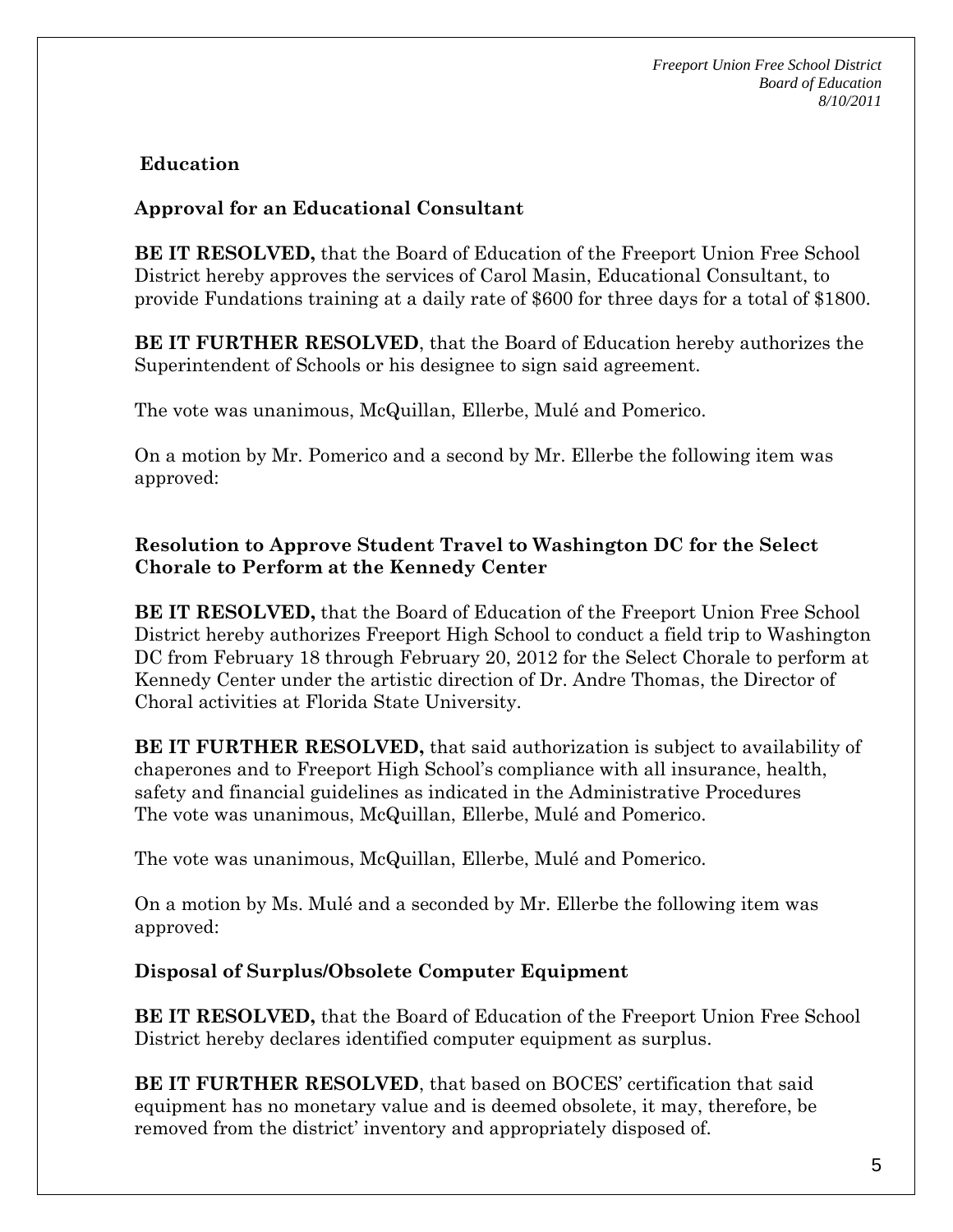The vote was unanimous, McQuillan, Ellerbe, Mulé and Pomerico.

On a motion by Mr. Ellerbe and a second by Mr. Pomerico the following item was approved:

## **Disposal of Obsolete Social Studies Textbooks**

**BE IT RESOLVED,** that the Board of Education of the Freeport Union Free School District hereby declares identified Social Studies Books as obsolete.

**BE IT FURTHER RESOLVED**, that said textbooks have no monetary value and are deemed obsolete, they may, therefore, be removed from the district' inventory and appropriately disposed of.

The vote was unanimous, McQuillan, Ellerbe, Mulé and Pomerico. On a motion by Mr. Pomerico and a seconded by Ms. Mulé the following item was approved:

### **Finance**

### **Budget Transfers – General Fund June 2011**

**BE IT RESOLVED,** that the Board of Education of the Freeport Union Free School District hereby approves the attached General Fund transfers for June 2011.

The vote was unanimous, McQuillan, Ellerbe, Mulé and Pomerico.

On a motion by Ms. Mulé and a seconded by Mr. Ellerbe the following item was approved:

### **Budget Transfer – Capital Fund**

**BE IT RESOLVED,** that the Board of Education of the Freeport Union Free School District here by approves the Budget Transfer to the Capital Fund for June 2011.

The vote was unanimous, McQuillan, Ellerbe, Mulé and Pomerico.

On a motion by Mr. Ellerbe and a second by Mr. Pomerico the following item was approved: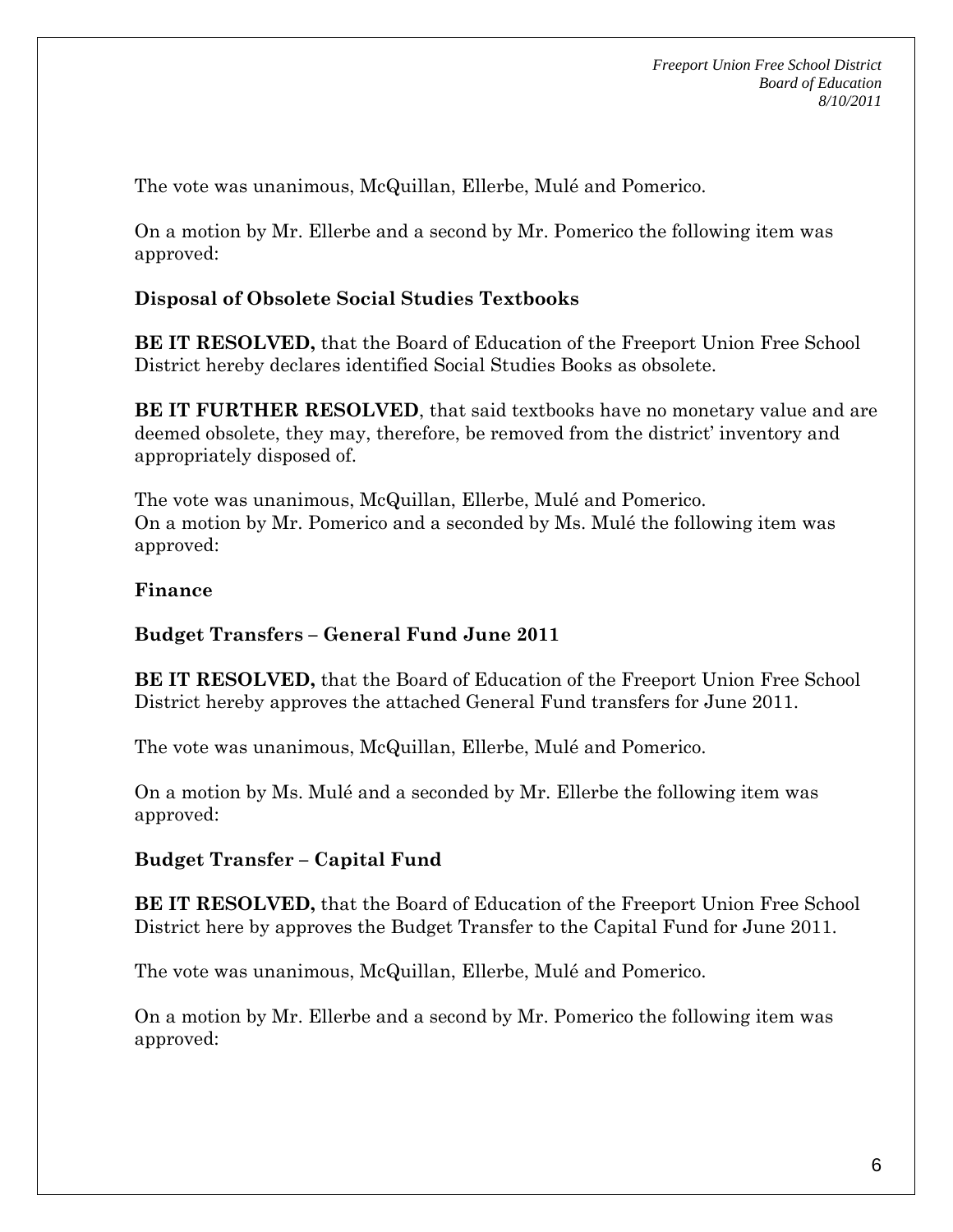## **Approval of a Change Order No. 1 with ACS System Associates, Inc.**

**BE IT RESOLVED**, that the Board of Education of the Freeport Union Free School District hereby approves Change Order No. 1 to the contract with ACS System Associates, Inc., dated May 25, 2011, in the amount of \$27,500 for the HVAC work at the Freeport High School Auditorium.

The vote was unanimous, McQuillan, Ellerbe, Mulé and Pomerico.

On a motion by Mr. Pomerico and a seconded by Ms. Mulé the following item was approved:

### **Contract with BJLJ Engineers and Architects, P.C. for Pre-Bond Services**

**BE IT RESOLVED,** that the Board of Education of the Freeport Union Free School District hereby approves a contract with BJLJ Engineers & Architects, P.C. for Pre-Bond Services for the proposed Bond Referendum of September 20, 2011. . The contract amount is \$65,150 for professional service fees and \$4,600 for reimbursable expenses.

**BE IT FURTHER RESOLVED**, the President of the Board of Education is authorized to execute the professional services contract for these services based upon the advice of counsel.

The vote was unanimous, McQuillan, Ellerbe, Mulé and Pomerico.

On a motion by Ms. Mulé and a seconded by Mr. Ellerbe the following item was approved:

### **Amendment of the Contract with Triton Construction Management**

**BE IT RESOLVED,** that the Board of Education of the Freeport Union Free School District hereby approves Amendment No. Three to the agreement for construction management for the High School Auditorium HVAC and the Atkinson Boiler projects with Triton Construction Management, dated March 20, 2007 and amended previously on April 10, 2008 and March 24, 2010, for the period June 11, 2011 through September 20, 2011 at a cost not to exceed \$30,000.

**BE IT FURTHER RESOLVED**, the President of the Board of Education is authorized to execute the professional services contract for these services based upon the advice of counsel.

The vote was unanimous, McQuillan, Ellerbe, Mulé and Pomerico.